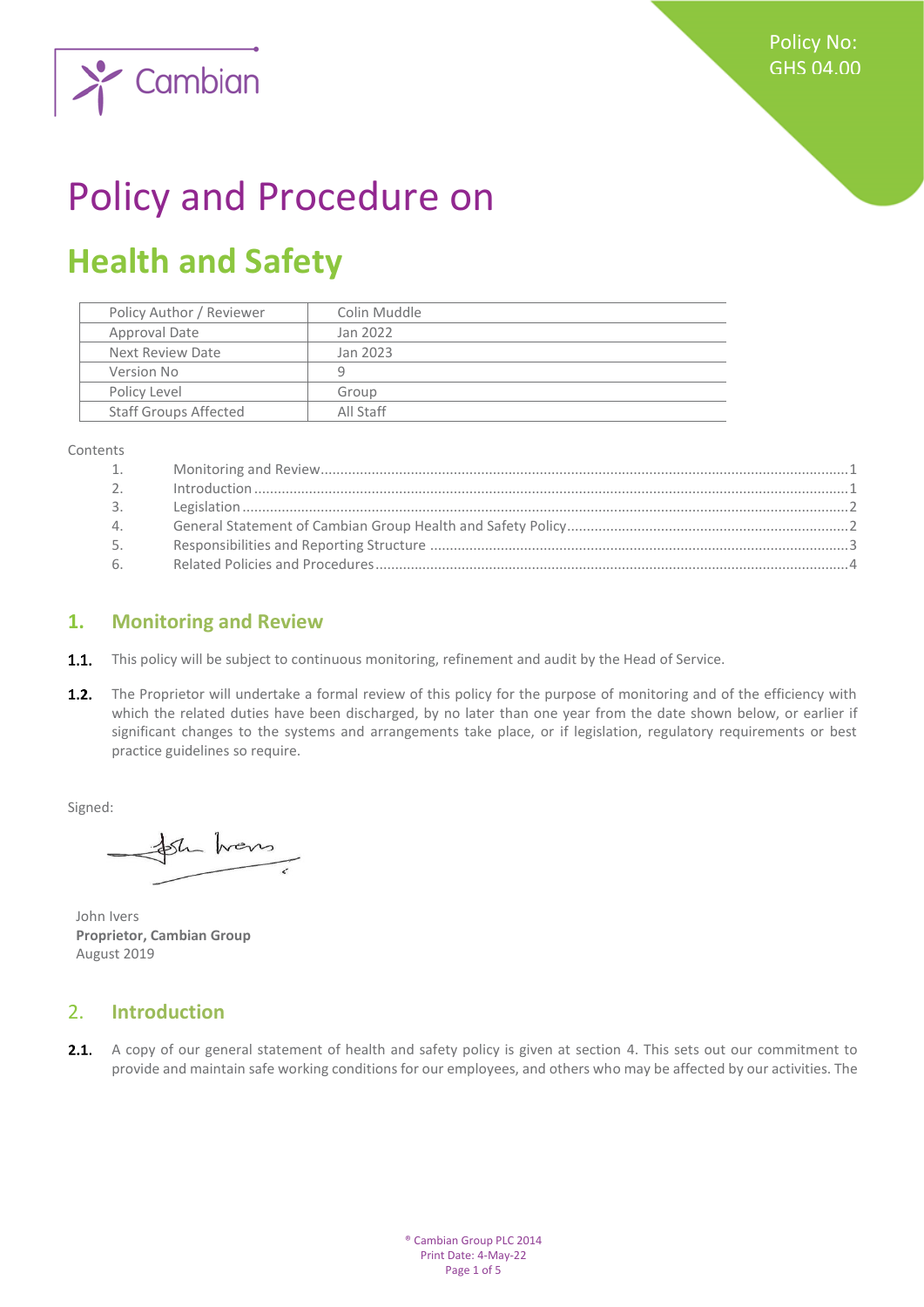

Policy No: GHS 04.00

objectives and implications of this statement are communicated to our employees, initially through our induction process and subsequently through the online training programme and the contents of this policy.

- $2.2.$ Individual senior level responsibilities and reporting arrangements are detailed at section 5.
- $2.3.$ This policy is supported by our health and safety management system which details our arrangements for the effective management of our significant risks and exposures. This includes detailed policies and procedures, process for assessing risk, and our arrangements for emergencies, fire and first aid etc. These are listed at section 6.

#### <span id="page-1-0"></span>**3. Legislation**

- $3.1.$ The purpose of this policy is to ensure that, as far as reasonably practicable, the safety of all employees, individuals in our care, visitors and any other individuals who may be affected by our activities is safeguarded through compliance with relevant health and safety legislation including:
	- Control of Asbestos Regulations 2012
	- Control of Substances Hazardous to Health Regulations 2002
	- Electricity at Work Regulations 1989
	- Equality Act 2010
	- Gas Safety (Installation and Use) Regulations 1994 and 1998
	- Health and Safety (Display Screen Equipment) Regulations 1992
	- Health and Safety (First Aid) Regulations 1991
	- Health and Safety (Safety Signs and Safety Signals) Regulations 1996
	- Health and Safety at Work etc. Act 1974
	- Management of Health and Safety at Work Regulations 1999
	- Manual Handling Operations Regulations 1992
	- Personal Protective Equipment at Work Regulations 1992
	- Regulatory Reform (Fire Safety) Order 2005
	- Reporting of Injuries, Diseases and Dangerous Occurrences Regulations 2013,
	- Work at Height Regulations 2005
	- Workplace (Health, Safety and Welfare) Regulations 1992

#### <span id="page-1-1"></span>4. General Statement of Cambian Group Health and Safety Policy

- $4.1.$ It is our policy to ensure, so far as is reasonably practicable, the safety of all employees and any other persons who may be directly affected by the activities of the Company.
- $4.2.$ So far as is reasonably practicable, Cambian Group will also:
	- Aim to achieve compliance with legal requirements through good occupational health and safety performance.
	- Provide adequate resources to implement this policy.
	- Establish and maintain a safe and healthy working environment.
	- Ensure that significant risks arising from work activities under our control are eliminated or adequately controlled.
	- Develop and implement appropriate occupational health and safety procedures, and safe working practices.
	- Include the management of health and safety as a specific responsibility of registered managers/heads/principals at all levels.
	- Ensure this policy is understood and implemented throughout the organisation.
	- Involve employees in health and safety decisions through consultation and co-operation.
	- Maintain workplaces under our control in a condition that is safe and without risk to health.
	- Regularly review compliance with the policy and the management system that support it.

Version: 9 9 **9** Cambian Group PLC 2014 **Approved by:** Colin Muddle Next Review Date: Jan 2023 | Policy Name: Health and Safety | Date: Jan 2022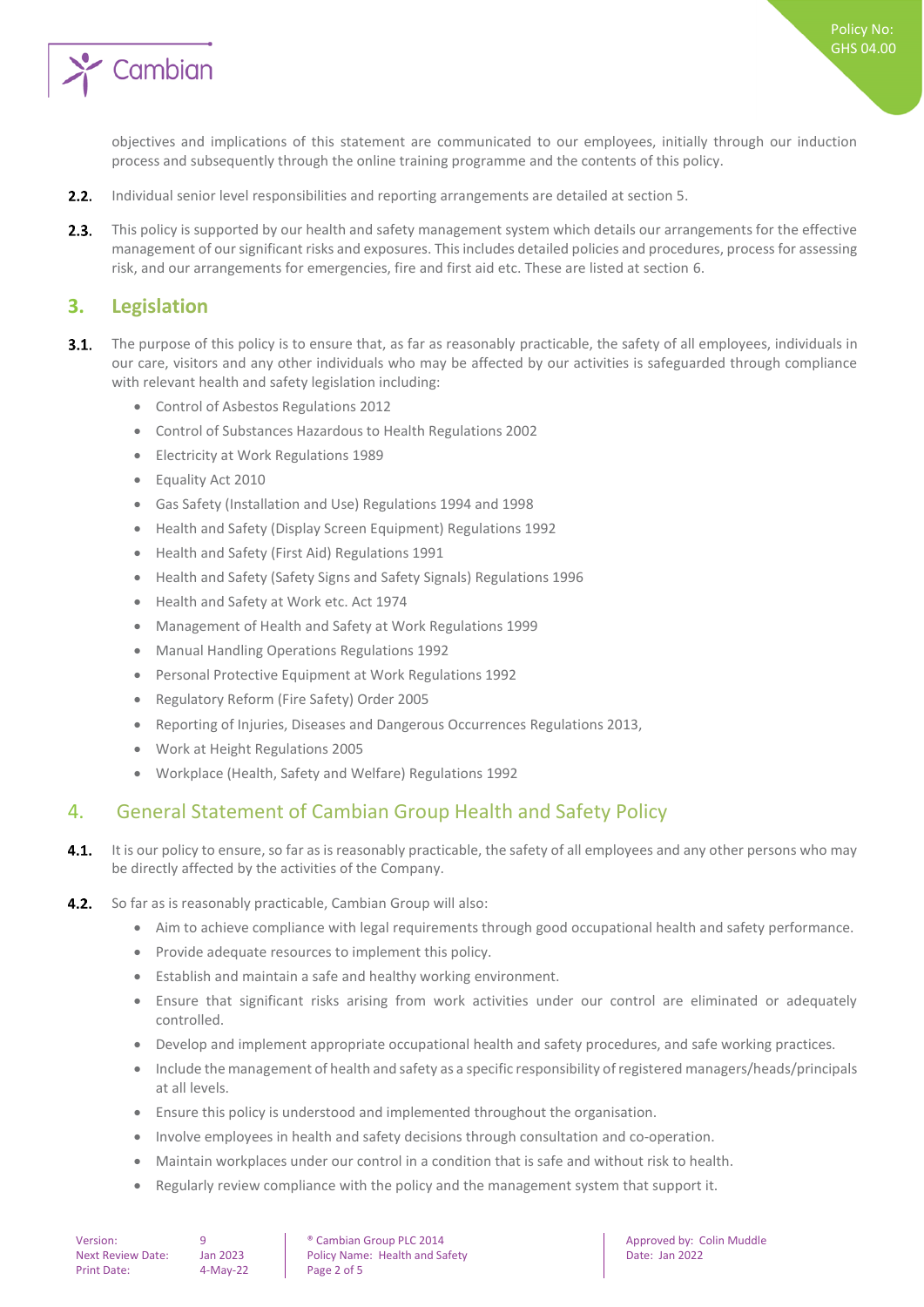

### <span id="page-2-0"></span>5. Responsibilities and Reporting Structure

- $5.1.$ To meet the objectives of our health and safety policy we have clearly defined senior level responsibilities for the management of health and safety. These are summarised in the following organogram.
- $5.2.$ This hierarchy does not necessarily represent the organisation for other business activities.
- $5.3.$ The Chief Operating Officer has ultimate responsibility for the formulation and implementation of the company's health and safety policy, and in particular for:
	- Ensuring that the necessary arrangements are in place for managing health and safety effectively, and that senior managers are accountable for health and safety.
	- Considering health and safety during the planning and implementation of business strategy.
	- Ensuring there are sufficient resources for meeting the objectives of the health and safety policy.
	- Including health and safety on the agenda of Board meetings and senior executive meetings.
	- Ensuring arrangements are in place to monitor and review health and safety performance across the company, including accidents and incidents; and ensuring that the necessary amendments are made to relevant policies, procedures and processes.
	- Periodically reviewing the objectives of the health and safety policy.
- 54 Specific overall responsibility for the management of our health and safety programme on a day to day basis has been assigned to the Caretech Group Compliance and Regulation Director supported as appropriate by the Chief Operating Officer, Director of Facilities Maintenance and Group Clinical Lead . This includes:
	- Ensuring that the objectives of health and safety policy are implemented.
	- Ensuring that health and safety is considered prior to the implementation of new processes.
	- Ensuring that suitable policies and procedures are provided and implemented to meet the objectives of the health and safety policy.
	- Ensuring that there is a training policy in place so that employees are competent for their respective roles and their health and safety responsibilities.
	- Ensuring that arrangements are in place for the elimination or control of risks in relation to health and safety.
	- Ensuring suitable emergency arrangements are in place in relation to fire, accidents and first aid.
	- Ensuring suitable controls are in place for the effective management of contractors.
	- Ensure that reports, recommendations and notices issued by enforcement authorities, external auditors, and other relevant parties are evaluated and actioned within allocated timescales.
	- Ensuring that contractors are competent for the work they carry out and operate to an effective permit to work system where applicable.
	- Monitoring performance in relation to health and safety and reporting to the Chief Operating Officer on progress against the objectives of the health and safety policy.
	- Reviewing accidents and other incidents in relation to health and safety and reporting to the Chief Operating Officer on the outcome of these investigations.
	- Ensuring that all the essential elements of the health and safety system are implemented, monitored and reviewed.
- $5.5.$ Day to day responsibility for the management of health and safety at individual locations is delegated to School Heads/Principals and Registered Managers of each individual location. This includes:
	- Ensuring risk assessments are completed and reviewed for all significant work activities and the results of these assessments are implemented and communicated to employees.
	- Ensuring that the arrangements for fire, first aid, accidents and emergencies are implemented.
	- Ensuring that accident and incidents have been reported, recorded, notified and investigated as appropriate, and records are maintained.
	- Monitor health and safety standards on site at regular intervals and ensure remedial action is implemented.

| Version:                 |  |
|--------------------------|--|
| <b>Next Review Date:</b> |  |
| Print Date:              |  |

 $4-Mav-22$  Page 3 of 5

• Cambian Group PLC 2014 **Approved by: Colin Muddle** Ian 2023 Policy Name: Health and Safety Name Date: Jan 2022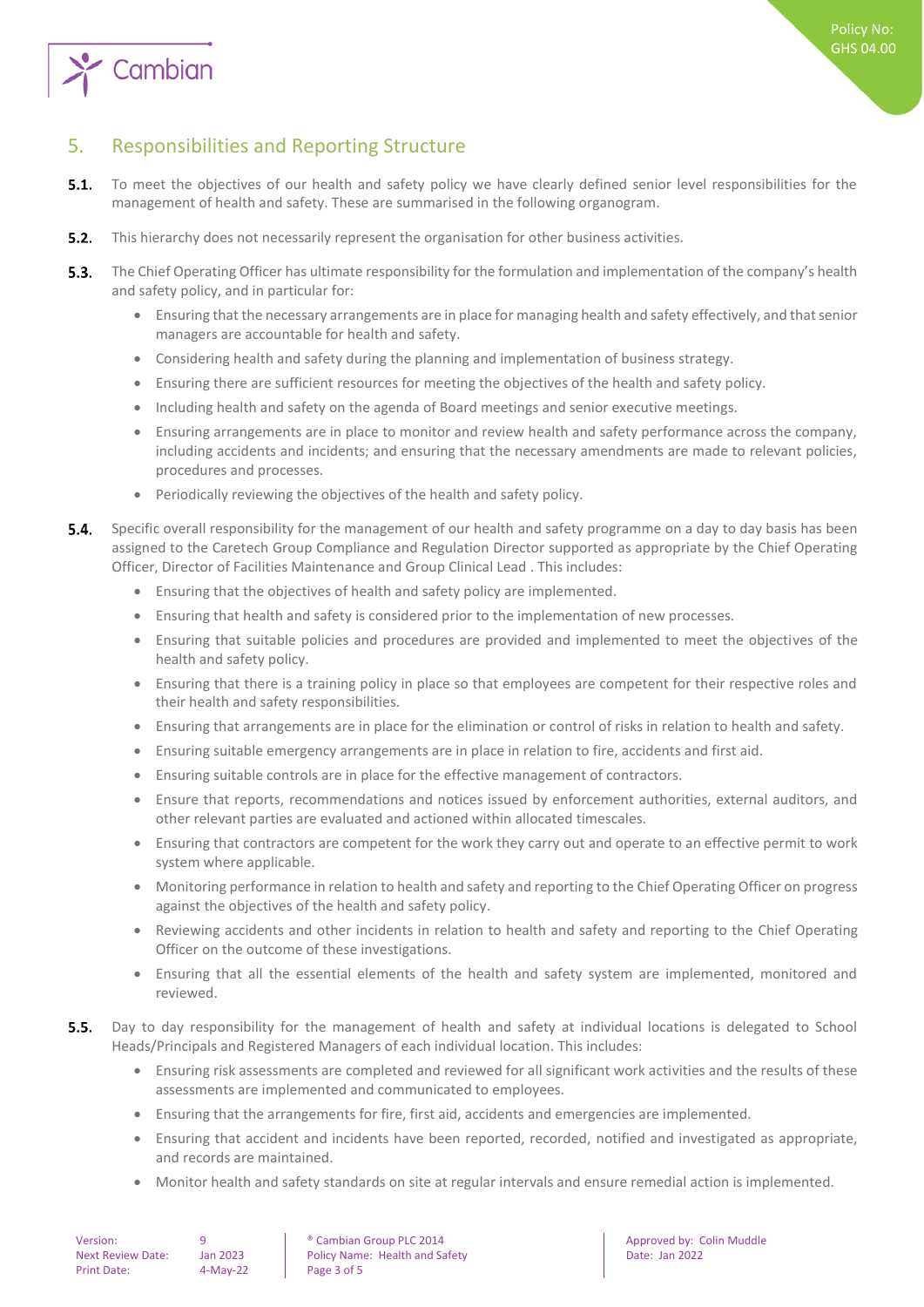

- Ensuring that employees receive adequate training, information, instruction and supervision to discharge to their specific health and safety responsibilities.
- Promptly informing the Group Compliance and Regulation Director of any significant health and safety failure.
- Providing the Group Compliance and Regulation Director with regular reports on health and safety performance.
- Ensuring that local health and safety records and documentation are complete and are systematically stored.
- $5.6.$ Health and safety performance is reviewed locally on a monthly basis against defined key point indicators.
- $5.7.$ Health and safety risks are reviewed at a corporate level at the Quarterly Care Quality Committee.
- <span id="page-3-0"></span> $5.8.$ Summary data is then submitted for review at the PLC Board.

#### 6. Related Policies and Procedures

6.1. GHS 04.01 Accidents/Incidents

| 6.2. | GHS 04.02              | Asbestos                                  |
|------|------------------------|-------------------------------------------|
|      | <b>6.3.</b> GHS 04.03  | Checklists                                |
|      | 6.4. GHS 04.04         | Consultation                              |
|      | <b>6.5.</b> GHS 04.05  | Contractors                               |
|      | <b>6.6.</b> GHS 04.06  | Control of Substances Hazardous to Health |
|      | <b>6.7.</b> GHS 04.07  | <b>Disability Discrimination</b>          |
|      | <b>6.8.</b> GHS 04.08  | Display Screen Equipment                  |
|      | <b>6.9.</b> GHS 04.09  | <b>Fire Safety</b>                        |
|      | 6.10. GHS 04.10        | First Aid                                 |
|      | 6.11. GHS 04.11        | Gas Safety                                |
|      | 6.12. GHS 04.12        | Lone Working                              |
|      | <b>6.13.</b> GHS 04.13 | <b>Manual Handling</b>                    |
|      | <b>6.14.</b> GHS 04.14 | Medical Oxygen                            |
|      | <b>6.15.</b> GHS 04.15 | New and Expectant Mothers                 |
|      | 6.16. GHS 04.16        | Permit to Work                            |
|      | 6.17. GHS 04.17        | Personal Protective Equipment (PPE)       |
|      | <b>6.18.</b> GHS 04.18 | <b>Risk Assessments</b>                   |
|      | <b>6.19.</b> GHS 04.19 | Slips and Trips                           |
|      | 6.20. GHS 04.20        | <b>Statutory Inspection</b>               |
|      | 6.21. GHS 04.21        | Water Safety                              |
|      | <b>6.22.</b> GHS 04.22 | Work at Height                            |
|      | 6.23. GHS 04.23        | Workplace Safety                          |